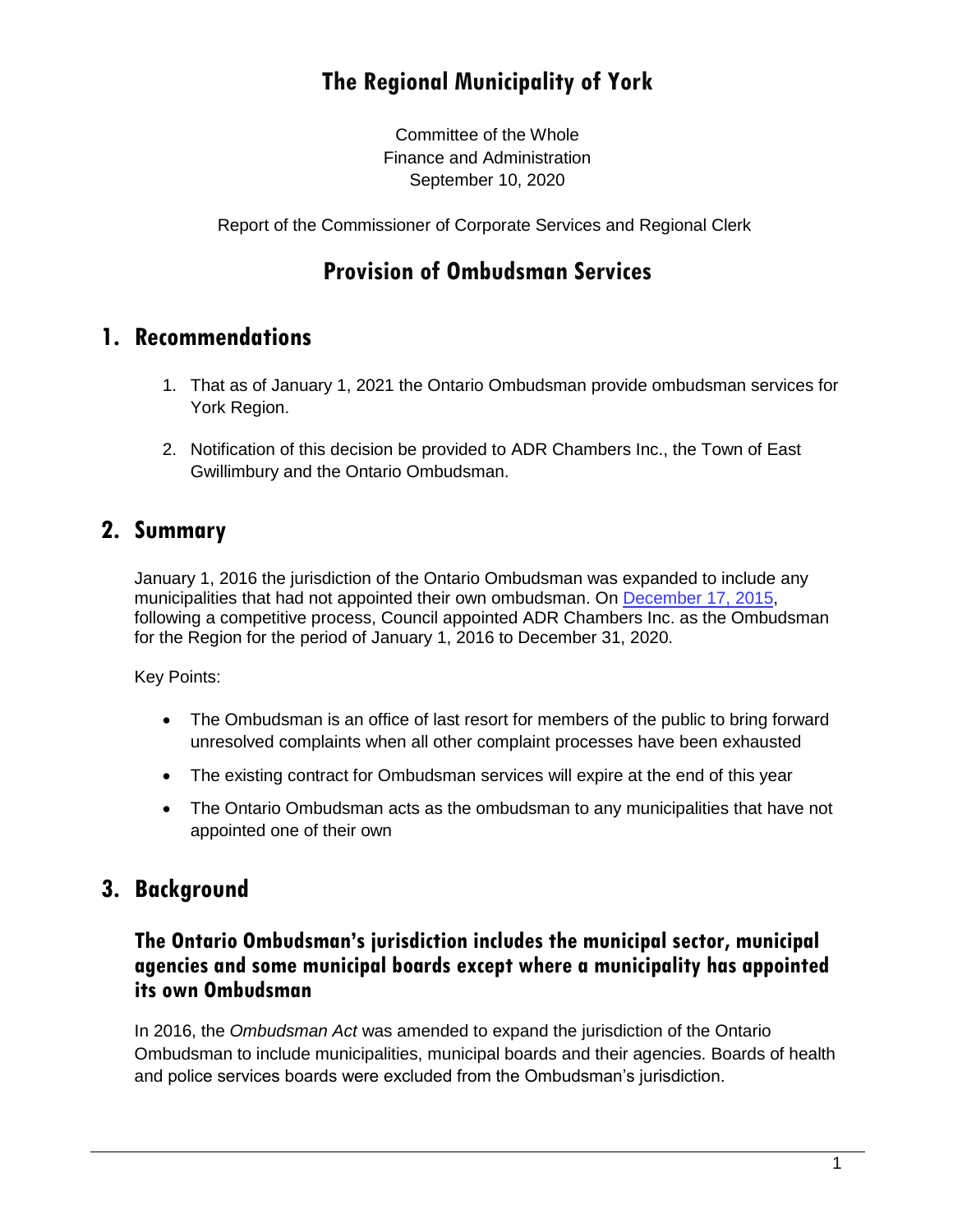Section 223.13 of the *Municipal Act, 2001* gives municipalities the authority to appoint an ombudsman whose function is to investigate in an independent manner any decision or recommendations made or act done or omitted in the course of the administration of the municipality, its local boards and such municipally-controlled corporations as specified by the municipality.

#### **The ombudsman is an office of last resort for unresolved complaints when all other complaint processes have been exhausted**

The Ombudsman cannot investigate any decision, recommendation, act or omission: (1) where there is a right of appeal or objection, or right to apply for a hearing or review by a tribunal or court until this right has been exercised; and, (2) of any legal advisor or person acting as legal counsel to the public sector.

This means that municipal services governed by other legislation with established appeal and tribunal processes, such as Ontario Works, would require the complainant to exercise and exhaust all rights established in that complaint process before the ombudsman can be engaged.

The Ombudsman may investigate where a municipality's own Ombudsman has either completed its own complaint investigation or has refused to consider a complaint.

### **The Region has used ADR Chambers as its ombudsman since 2015 following a competitive joint purchase with interested local municipalities**

An RFP was issued in October 2015 for Ombudsman services. Three firms submitted proposals and based on the scoring criteria ADR Chambers Inc. was selected as the successful proponent.

The initial term of the appointment was for five years commencing January 1, 2016 and ending December 31, 2020. Under the provisions of the joint purchase the Region pays the annual retainer on behalf of all participating local municipalities. At this time, only the Town of East Gwillimbury is still participating.

At the discretion of Council, the contract may be renewed for one additional five year term.

## **4. Analysis**

### **The Ontario Ombudsman has experience investigating complaints related to the provision of municipal services**

The Ombudsman resolves and investigates more than 20,000 public complaints every year about Ontario government organizations and municipalities, universities and school boards, as well as French language services and child protection services.

Since having its jurisdiction expanded in 2016, the Ontario Ombudsman has investigated 12,092 complaints relating to municipal services.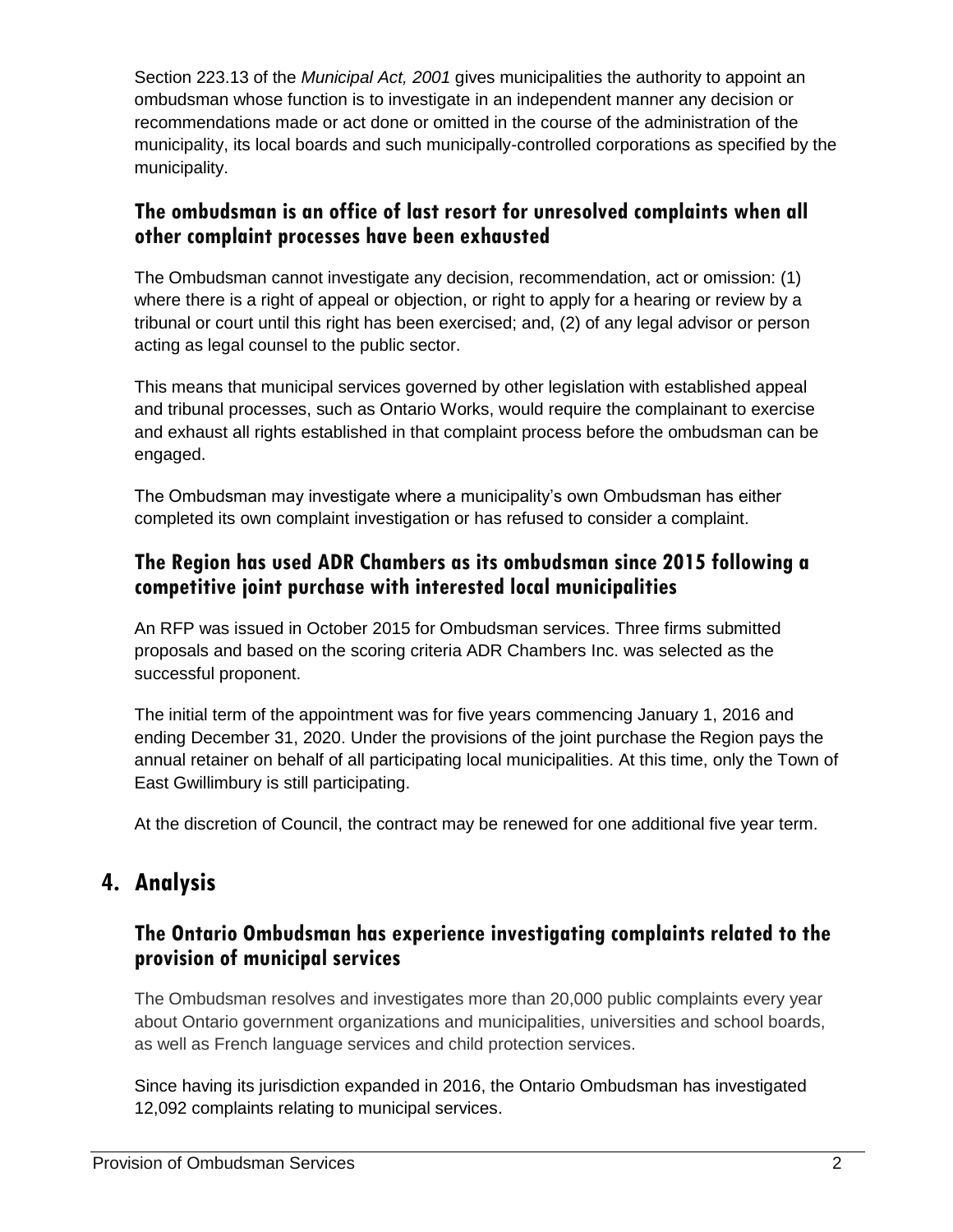The Region will be well served by the Ontario Ombudsman as more than 60% of the complaints they receive are resolved in two weeks or less.

#### **The Ontario Ombudsman provides ombudsman services for a majority of the local municipalities**

As shown in Table 1, eight of the nine local municipalities are already using the Ontario Ombudsman's services.

#### **Table 1**

| <b>Municipality</b>            | Ombudsman Service Provider |
|--------------------------------|----------------------------|
| Town of Aurora                 | Ontario Ombudsman          |
| Town of East Gwillimbury       | <b>ADR Chambers</b>        |
| Town of Georgina               | Ontario Ombudsman          |
| Township of King               | Ontario Ombudsman          |
| City of Markham                | Ontario Ombudsman          |
| Town of Newmarket              | Ontario Ombudsman          |
| City of Richmond Hill          | Ontario Ombudsman          |
| City of Vaughan                | Ontario Ombudsman          |
| Town of Whitchurch-Stouffville | Ontario Ombudsman          |

### **Ombudsman Service Provider by Municipality**

### **5. Financial**

There are no fees associated with using the provincial Ombudsman's service; and as such, there is no cost implications associated with the Region switching its service provider.

## **6. Local Impact**

The Town of East Gwillimbury participated in the original joint purchase and has been notified that the Region is considering changing its service provider to the Ontario Ombudsman.